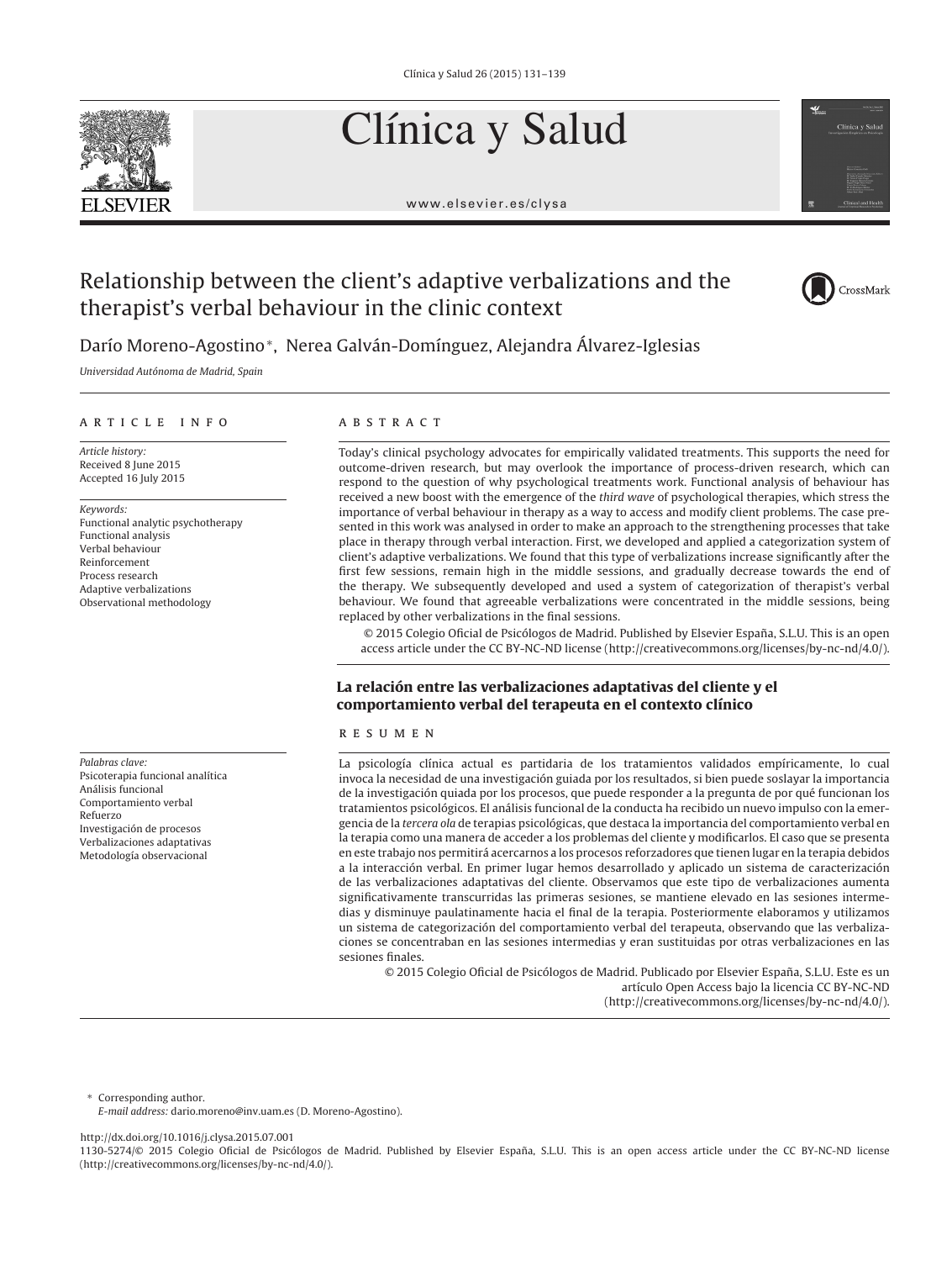From the very beginning, the study of clinical cases has been considered as an essential tool in psychotherapy research. In fact, the development of large psychotherapeutic approaches began with the study of cases, some of which have become widely known inside and outside of the world of research (Ana O. or little Albert cases are probably the most famous in the history of psychotherapy). This methodology's intrinsic characteristics, especially its ideographic nature and its ability to show the dynamic of changes that occur over time, make it particularly suitable for both outcome-driven and process-driven clinical research. This study is part of the latter type of clinical research as our objective is to clarify the mechanisms that underlie and explain the clinical change. To do this, we have opted for the "moment-by-moment" study of the therapeutic process from a functional-analytical perspective and through observational analysis. Our ACOVEO research team of the Universidad Autónoma de Madrid has been working and refining this research methodology for almost a decade with interesting findings, some of which were published in articles of this journal (Froján-Parga, Montaño-Fidalgo, Calero-Elvira, & Ruiz-Sancho, 2011; Marchena-Giráldez, Calero-Elvira, & Galván-Domínguez, 2013; Montaño-Fidalgo, Froján-Parga, Ruiz-Sancho, & Virués-Ortega, 2011).

Throughout these years, our efforts have been focused on the study of verbal interaction between therapist and client during the therapeutic process. We start from a conception of the clinical situation as a natural context in which client's problems are presented in the same way as in any other aspect of his life. At the same time, we conceive verbal behaviour carried out in therapy as a clinically relevant behaviour (CRB), in the same way as conceived by the Functional Analytic Psychotherapy (FAP; Kohlenberg & Tsai, 1995). We also share with the FAP its postulates about behaviour-behaviour relationships and the say-do correspondence, according to which the human being is capable of establishing a relationship of correspondence between what is said and done (Baer, Detrich, & Weninger, 1988; Israel & O'Leary, 1973). It is therefore possible to influence client's actions through the verbal report of such actions and vice versa. It is worth spending some time focusing on these aspects, as they are essential when it comes to contextualising our case study both theoretically and methodologically. One of the key features of the so called contextual therapies or third generation therapies – amongst which we find the previously mentioned Functional Analytic Psychotherapy – is their interest in verbal behaviour and how it relates to clients' problems, therapists' activities and the clinical change. We cannot forget that psychological therapy is essentially oral and that the main activity carried our by client and therapist during a session is, precisely, speaking. In this sense, what both individuals say has a fundamental relevance in multiple aspects affecting the development of the therapy. Concerning the client, his verbal behaviour is not limited to being a mere channel of transmission of information on his problems or progress, but what he says becomes part of the problem and progress. In virtually all cases, part of the problem that brings clients to therapy lies precisely in the kind of things being said about his situation, about himself, others or about life in general. For this reason, client's verbal behaviour in session is considered a clinically relevant behaviour (Kohlenberg & Tsai, 1991) that needs therapist's attention and on which therapist must influence as part of the treatment. Thus, the client's language goes from being considered a simple communication channel with no other function than to allow the exchange of information, to being regarded as a fundamental goal of therapy. In this sense, a great portion of the therapist's job is to modify the client's speech, facilitating the development of a more adaptive verbal repertoire. The main tool that the therapist has to achieve this is precisely his own verbal behaviour. The therapist uses the language to shape client's behaviour, favouring the acquisition and

development of more adaptive behaviour, both verbal and nonverbal, and both inside and outside of therapy. The power of therapist's verbal behaviour is not limited to the immediate context of session. It also goes beyond this context, extending to all other aspects of the client's life through the say-do correspondence mentioned before. The notion of say-do correspondence refers to the capacity that human beings have to establish functional equivalence relationships between words we use and their referents in reality and, more specifically, our ability to establish relationships of functional correspondence between what we do and what we say we do. The words we use acquire the same functions as the realities to which they refer, so that it is possible to influence our behaviour by focusing on the verbal description we make of it, just as if we were acting directly on such conduct. Focusing on the therapeutic context, clients establish a functional correspondence relationship between their behaviour outside the clinic and the story they tell of such conduct in the clinic. The therapist can use this correspondence relationship to influence on behaviours carried out outside of session by acting on the verbal report that the client makes of them. Thus, the therapist can discriminate, reinforce, or punish the client's behaviour, even if it happens outside of the clinic, thanks to the verbal description that the client does of such behaviour (Galván-Domínguez, Beggio, Pardo-Cebrián, Segovia-Arroyo, & Froján-Parga, 2014).

We can find the origins of these concepts in Skinner's (1957) book Verbal Behaviour, in which the acclaimed author uses the principles of operant conditioning to explain the acquisition of language as another behaviour. Besides giving rise to heated debates, this work has given rise to several lines of research concerned with language from a behavioural perspective, among which we find the studies on stimuli equivalence (Sidman & Tailby, 1982) and the Relational Frame Theory (Barnes-Holmes, Hayes, & Roche, 2001). The concept of equivalence relationship refers to the rise of an association between two elements with no previous exposure or training in such association. Sidman (1971) initially describes this phenomenon with the matching to sample procedure. Under this procedure, after training in discrimination of two relationships separately (e.g., A-B and A-C), new discriminations can flourish (e.g., B-A, C-A, B-C and C-B) with elements that have not appeared in conjunction before (Valero-Aguayo & Luciano-Soriano, 1992). Symbolic behaviour in general and language in particular would therefore be explained by the development of such equivalence relationships between symbols (words) and reality (referents). Applied to the field of behaviour, when a functional equivalence relationship between a word and a referent is established, the word acquires its properties and can influence the behaviour of the subject in the same way that the reference. The Relational Frame Theory (RFT) collects and expands Skinner's principles (Barnes-Holmes, Barnes-Holmes, & Cullinan, 2000), and presents criticisms to several aspects of the stimuli equivalence stream. The RFT proposes that relational learning can be considered a generalized operant characterized by the development of relationships established or derived from stimuli. These relationships would not be based on the formal properties of the stimuli, but on contextual cues that indicate what kind of relationship is applicable given a history of reinforcement with multiples examples of such cues (Gómez-Martín, López-Ríos, & Mesa-Manjón, 2007). In this sense, the language would arise mainly from the establishment of derived relationships, which are those between stimuli acquired with no previous training. From this standpoint, these relationships are considered generalized operants applied arbitrarily, that is, relationships that are not subject to the physical properties of stimuli, but are established by the verbal community to which the subject belongs and which can modify these relationships. The RFT has served as the basis for the development of one of the most famous contextual therapies: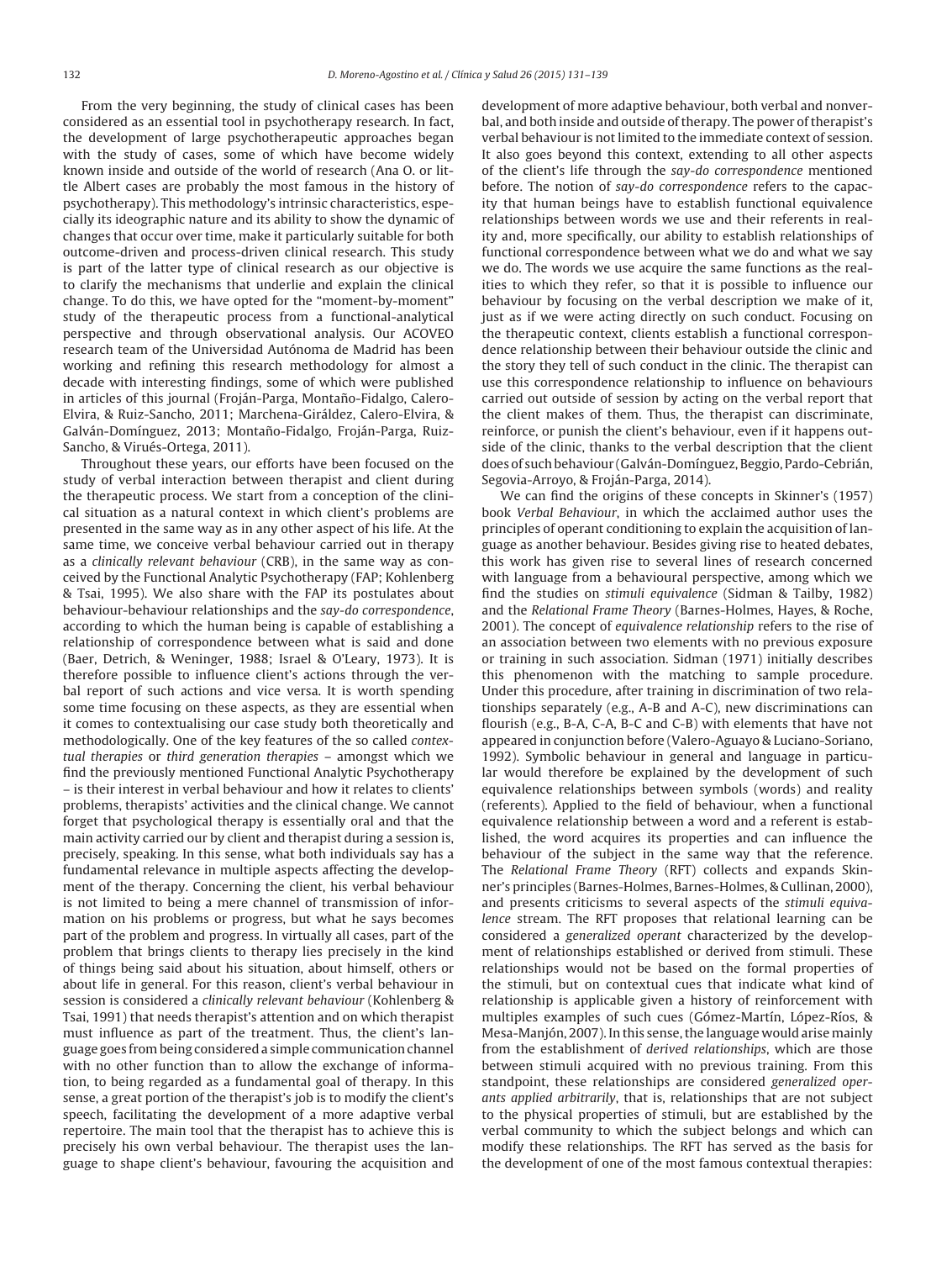the Acceptance and Commitment Therapy (ACT; Hayes, Strosahl, & Wilson, 1999).

In short, the therapeutic situation takes place in a unique context where verbal behaviour is the main instrument to establish reinforcement and punishment contingencies over the behaviours object of treatment (Froján, 2011). In this sense, as stated by Froján (2011), what the psychologist does in therapy is initiate a series of learning processes that will lead to more adaptive behaviours by the client and that will occur mainly through verbal interaction that occurs during therapy. Thus, we understand that the in-depth analysis of the clinical phenomenon should consider studying verbal interaction between therapist and client (Froján-Parga et al., 2011) and that the functional-analytical perspective is best-suited to carry out this study. Based on these considerations, our research group has focused on the development and application of various categorization systems of verbal behaviour in therapy. These systems have allowed us to analyse the characteristics and dynamics of the therapist and client verbalizations, and the relationships that take place between both along intervention (Froján, Pardo, Vargas, & Linares, 2011; Marchena-Giráldez et al., 2013; Ruiz-Sancho, Froján-Parga, & Galván-Domínguez, 2015). Currently, the team counts with an incipient line of research covering the punitive process in therapy with a preliminary case study approach to the relationship between maladaptive client verbalizations and the therapist's response (Froján Parga, Galván Domínguez, Izquierdo Alfaro, Ruiz Sancho, & Marchena Giráldez, 2013). The aim of this work is to make a similar approach to the process of verbal reinforcement in therapy, focusing on the analysis of the dynamics of the client's adaptive verbalizations during therapy and how such verbalizations relate to the therapist's verbalizations. We start with two premises: (1) the increase in adaptive verbalizations expressed by the client is one of the basic objectives of the therapist, and (2) certain therapist verbalizations can have a significant reinforcement value to the client. It is worth mentioning that we have considered as adaptive all client verbalizations that, linked to the problem areas exposed during the case formulation, suppose an approach to the therapeutic goals. Such adaptive verbalization will take the form of: (1) anticipation or description of the realization of the tasks proposed by the therapist; (2) anticipation or description of the achievement of the objectives; and (3) the interpretations about the client's own behaviour and beliefs about what the causes of such behaviour are in functionally successful terms from the psychological standpoint – in line with the type 3 CRB proposed by the Functional Analytic Psychotherapy (Parra & García, 2006).

We have analysed a complete clinical case, beginning with the client's verbal behaviour. From such analysis, we built a categorization system of the client's adaptive verbalizations. This allowed us to analyse the dynamics during therapy. We then analysed the therapist's verbalizations that took place immediately after the client's adaptive verbalizations, resulting in another categorization system of the therapist's verbal behaviour. Such system allowed us to analyse the evolution of the therapist's verbalizations and its relationship with the client's adaptive verbalizations. This facilitated an approach to the type of verbalizations that could be considered reinforcing with higher probability. In line with previous studies carried out by the team about the distribution of the therapist and client verbalizations in the therapeutic process (Froján-Parga et al., 2011; Ruiz-Sancho, Froján-Parga, & Calero-Elvira, 2013), we expect to find that the frequency and duration of the client's adaptive verbalizations are low during the initial sessions – when the therapist's objective is primarily evaluate and explain becoming more apparent during the therapist's treat phase, and progressively decreasing when the therapist's main objective is consolidate the client's change.

# **Method**

# Participants

We analysed the clinical case of X., composed of 13 clinical sessions of approximately one-hour length. The intervention was conducted by an expert therapist with more than 15 years of clinical experience in ITEMA, a private centre specialised in Cognitive Behavioural Therapy.

X., a 29 year-old Spanish woman, a market analyst, sought therapy because of a low state of mind that, according to her, she had had 'all her life'. This low mood had been accentuated by a recent breakup. She defined herself as 'quite a sad person' with 'intense periods of sadness with no apparent cause'. She considered this sadness as something inherent to her nature. For this reason, she had never been determined enough to consider attempting to change, viewing this as futile. However, in recent conversations with her work colleagues, many of whom were psychologists, they had remarked that this could be something that had been learnt and that there was the option to change many emotional problems. This is what had motivated her to seek the help of the clinical psychology centre.

On the date of the first interview, X. was living with her parents and, until the week before, also with her sister, but she had left home. X. spoke about her problematic childhood, with a father who maltreated both his wife and daughters. Her mother left home to elope with another woman, and returned two years later to re-join the rest of the family. Her method of coping with her father's maltreatment as well as her mother's disappearance and reappearance was to avoid talking about it and pretend as if it had never happened.

With respect to the familial relationships, she said that it was 'practically non-existent' with her father and that she felt 'kind of responsible' for her mother and felt 'hated' by her sister, whom she had not spoken to for a few years. As for her academic and professional life, X. had started to work at the age of 15, working and studying simultaneously, gaining Professional Teaching Qualification. As of the first interview, she was working as a qualitative market analyst, having risen to this position in the company where she began as s secretary.

With regards to her love life, X. had had two long-term relationships from the age of 16, with a period of two years of being single, after which she began her relationship with P. He had ended the relationship one month before her initial consultation, and this break up was the main catalyst for the session. The break up had happened precisely because of the client's constant sadness. X. expressed that she was 'a burden for all couples'.

Lastly, regarding her social relationships, X. indicted that she had neither had friends in childhood nor in adolescence, something which she attributed to her 'way of being very introverted', defining herself as a 'solitary person'. Nevertheless, she did established that, in more recent months before the interview, she had socialised more along with her boyfriend, although her boyfriend had always made the plans and therefore socialising had become less frequent after the break up.

After the first interview, the therapist made the X.'s case formulation, in which she related the tendency to sadness and social inhibition to the characteristics of the family environment in which the client was brought up and still lived.

Since it was an unpredictable environment in which neither sister knew what to do to avoid being beaten up by her father, both of them generated a state of learned helplessness (Maier & Seligman, 1976) that kept them rather inactive and low profile in the family context given the impossibility to escape from it as they were still minor. This environment also reduced significantly the level of interaction that the girls had with their peers, who could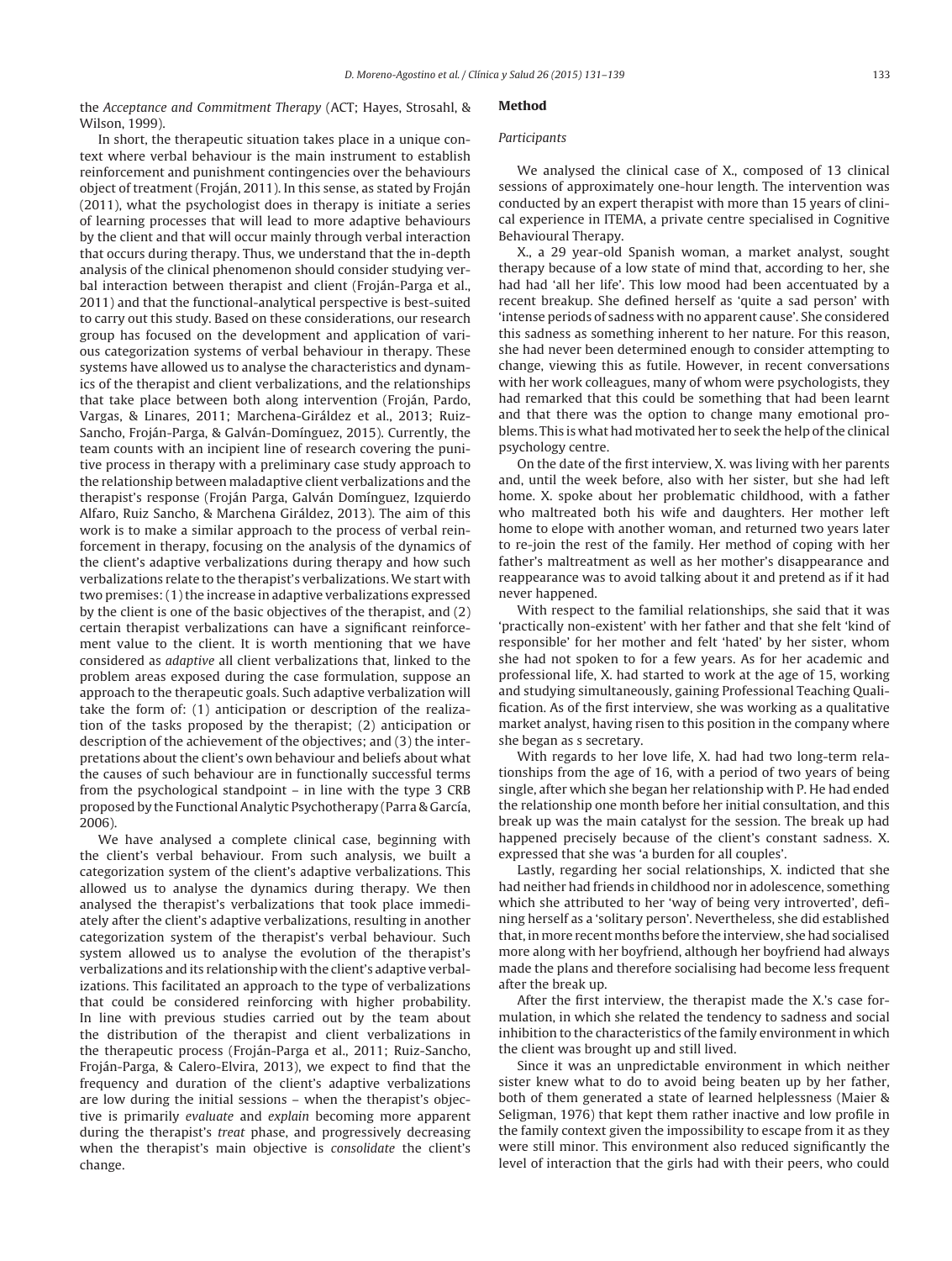have ended up becoming friends, hindering the development of social skills. These two facts were the main consolidators of the introverted and sad character of X.

This sadness had remained until the first interview due to the fact that X. stayed in an environment that had remained virtually unchanged mainly due to the continued avoidance by all family members of talking about the situations that had taken place years ago. This therefore consolidated a pattern of elusive and avoidant interaction with little affection and significant roughness.

During the second session, the psychologist explained to X. the formulation of her case, to which X. expressed her agreement. The therapy goals that were agreed in this session included reducing sadness and guilt, improving social skills in family settings and first encounters, and leaving the parents' house for her own home.

In order to preserve the ethical and professional guarantees in the study, we obtained the informed consent from the client, the therapist, and the director of the centre to record and transfer the clinical sessions, in line with articles 40 and 41 of the Code of Ethics of the Profession of Psychologist. This procedure was approved by the Research Ethics Committee of the Universidad Autónoma de Madrid.

# Instruments

Given that we have used the observational methodology in this study, the instruments included herein are those employed for the observation and codification.

The recording of the cases was carried out in a closed circuit of cameras pointing exclusively to the therapists with the aim of preserving the client's anonymity.

The category systems of the client's adaptive verbalizations (SISC-ADAPT-CVC) and its subsequent response by the therapist (SISC-ADAPT-CVT) were developed ad hoc for this study.

The software used for the observation and register of the recorded sessions, as well as for the analysis of the inter-observer reliability of the registries obtained, was version 12.0 of The Observer XT ®, tool commercialized by Noldus Information Technology.

#### Procedure

- Collection of audio-visual materials. We collected the recordings corresponding to the 13 clinical sessions of the X. case in compliance with all ethical criteria and guaranties of confidentiality.
- No systematic observation of the sessions. We first observed the recordings of X.'s case with the purpose of establishing the type of problem, the problem areas and behaviours and their evolution.
- Establishment of the base line. We then exhaustively observed the sessions covering the evaluation (session 1) and the return of the functional analysis (session 2) with the goal of determining the initial criteria that would allow the identification, in comparison, of the client's adaptive verbalizations.
- Initial formulation of a categorization system of the client's adaptive verbalizations. We developed an initial categorization system of the client's adaptive verbalizations based on the content of her speech and the main problem areas with the advisory of an expert psychologist.
- Refinement and final formulation of the categorization system of the client's adaptive verbalizations. We proceeded with the exhaustive registration of the client's adaptive verbalizations using the initial categorization system. During this process, we identified certain difficulties related to the categories and the initially proposed categorization rules. After analysing and discussing these difficulties, we then proposed a categorization system that would overcome them: SISC-ADAPT-CVC.
- Systematic registration of the client's adaptive verbalizations and inter-observer reliability analysis. We conducted an exhaustive registration of the client's adaptive verbalizations using the SISC-ADAPT-CVC system and the software tool The Observer XT ® version 12.0. Two observers conducted this task. We then randomly selected three of the thirteen sessions of the X. case in order to analyse the inter-observer reliability degree using The Observer XT ® version 12.0.
- Descriptive analysis of the evolution of the client's adaptive verbalizations. Once all X. case sessions were registered using the SISC-ADAPT-CVC system, we then analysed the way in which the frequency of the client's adaptive verbalizations was distributed throughout the therapy, both in absolute terms and grouped by the SISC-ADAPT-CVC categories.
- Detailed observation of the fragments following adaptive verbalizations and formulation of a categorization system of the therapist's verbal behaviour. We observed, for all sessions composing the clinic case, the fragments that followed each of the client's adaptive verbalizations with the goal of analysing the therapist's verbalizations in relation to them and be able to propose a categorization system for their registration: SISC-ADAPT-CVT. Such system was developed with the advisory of an expert psychologist.
- Systematic registration of the therapist's verbalization and interobserver reliability analysis. We conducted an exhaustive registration of the fragments following adaptive verbalizations from the client using the SISC-ADAPT-CVT system and the software tool The Observer XT ® version 12.0. Two observers conducted this task. We then randomly selected one of the thirteen sessions of the X. case in order to analyse the inter-observer reliability degree using The Observer XT ® version 12.0.
- Descriptive analysis of the evolution of the therapist's verbalizations and its relationship with the client's adaptive verbalizations. Once we registered the therapist's verbalizations following the client's adaptive verbalizations, we analysed the way in which the former were distributed throughout the therapeutic process in each category. Lastly, we conducted an exploratory analysis of the relationship between the client's adaptive verbalizations and their relationship with the subsequent verbalizations from the therapist.

# **Results**

# Categorization System of the Client's Adaptive Verbalizations (SISC-ADAPT-CVC)

In Table 1 we show the categories that we employed for the registration of the client's adaptive verbalizations throughout therapy.

In Table 2 we show the Cohen's Kappa index values (k) and the inter-observer's percentage agreement (PA), which were calculated using a tolerance window of 2 seconds. The Kappa index values are above .75, allowing us to classify them as excellent according to Bakeman (2000) and Landis and Koch (1977), and to reject the hypothesis that the agreements need to reach a confidence level of .99.

#### Evolution of the Client's Adaptive Verbalizations

We registered a total of 539 adaptive verbalizations. Figure 1 shows the distribution and evolution of the absolute frequencies of the client's adaptive verbalizations throughout sessions.

As can be seen, the client's adaptive verbalizations show a practically inexistent frequency in the first session, after which the tendency is to gradually increase, reaching the highest peaks by mid-treatment, especially between the sixth and ninth sessions.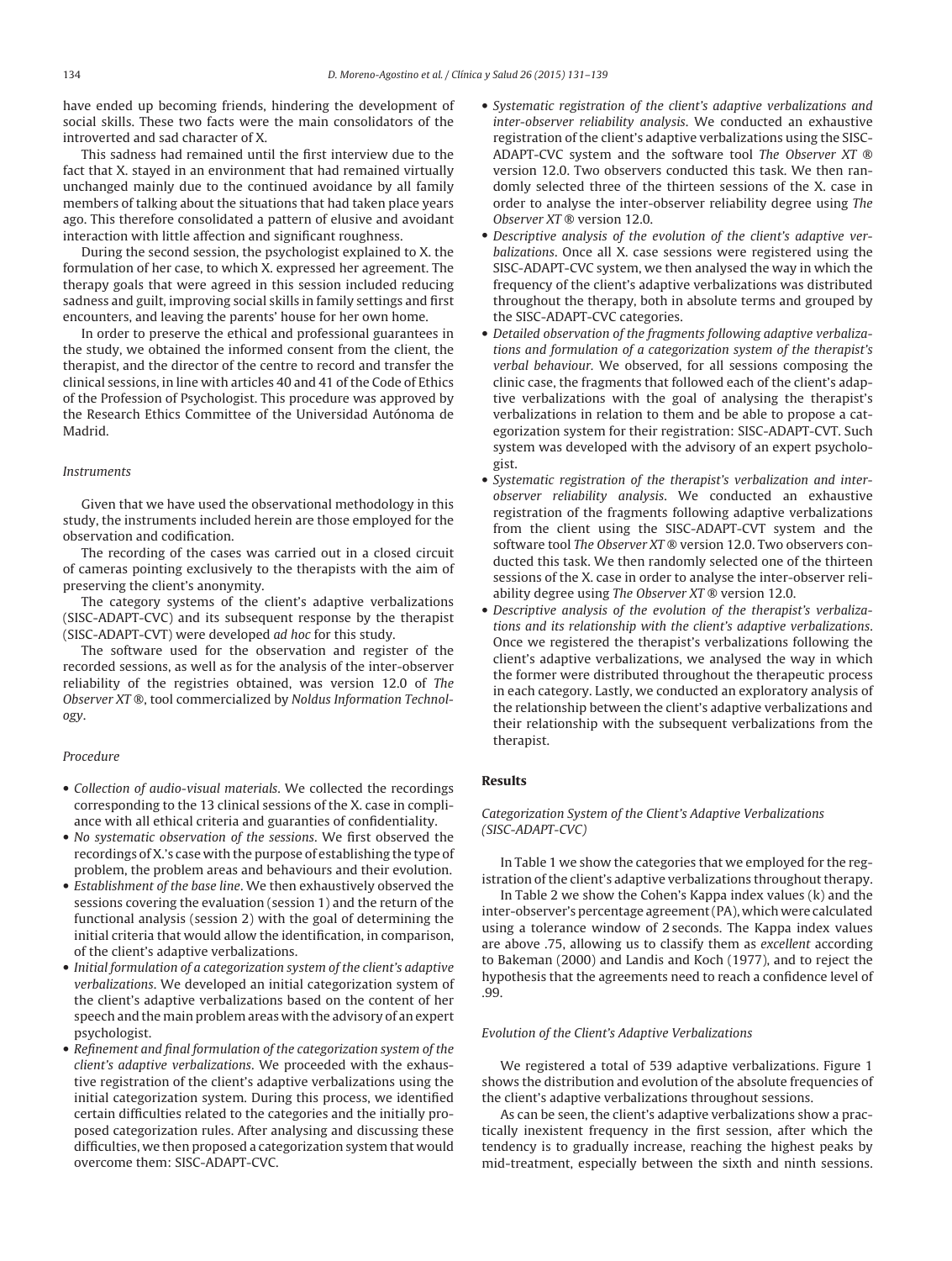### **Table 1**

| Category Definitions in the Categorization system SISC-ADAPT-CVC |  |
|------------------------------------------------------------------|--|
|------------------------------------------------------------------|--|

| Categories           | Definition                                                                                                                                                                                                                                                                                                                                                                                                                                                                                                                                                                                                                                                                                                                                                                                                                                                                                                                  |
|----------------------|-----------------------------------------------------------------------------------------------------------------------------------------------------------------------------------------------------------------------------------------------------------------------------------------------------------------------------------------------------------------------------------------------------------------------------------------------------------------------------------------------------------------------------------------------------------------------------------------------------------------------------------------------------------------------------------------------------------------------------------------------------------------------------------------------------------------------------------------------------------------------------------------------------------------------------|
| Self<br>Family       | Verbalizations about the client's self-esteem<br>both in her personal and professional life;<br>positive aspects of the client; her capacity to<br>change as individual; well-being and positive<br>frame of mind; recognition of achievements<br>and personal qualities; as well as descriptions<br>of third parties' verbalizations about her<br>noticeable improvements.<br>Verbalizations regarding the accomplishment<br>of tasks that involve her family (sister, mother<br>and father); as well as descriptions of her<br>family members and her relationship with<br>them in an adaptive way. Taking into account<br>the client's learning history, this implies<br>verbalizations about her ability to choose and<br>personal autonomy of each family member<br>and their responsibility for their actions, as<br>well as the improvement in the way she relates<br>to them and the description or anticipation of |
| Partner              | the facing to talk about the past as an event<br>avoided.<br>Verbalizations related to following the<br>therapist's instructions regarding the<br>development of the relationship with her<br>partner and decision-making, and her<br>commitment to such decision, around the<br>desire to resume or not the relationship. It also<br>includes verbalizations about her                                                                                                                                                                                                                                                                                                                                                                                                                                                                                                                                                     |
| Social relationships | self-autonomy and the right and/or desire of<br>being by herself in order to focus on herself.<br>Verbalizations about accomplishing the tasks<br>of developing new social circles, including<br>work colleagues and people other than her<br>ex-boyfriend and her family; as well as<br>verbalizations about well-being and social<br>achievement                                                                                                                                                                                                                                                                                                                                                                                                                                                                                                                                                                          |

#### **Table 2**

Inter-observers' Agreement in the Register using the Observation SISC-ADAPT-CVC

| Comparison | Fragment           | Percentage agreement | Cohen's kappa  |
|------------|--------------------|----------------------|----------------|
|            | Session 2 (55'44") | 81.82%               | .78, p < .01   |
|            | Session 5 (60'58") | 80.36%               | .78, p < .01   |
|            | Session 8 (65'41") | 82.68%               | .80, $p < .01$ |



**Figure 1.** Absolute Frequency of the Client's Adaptive Verbalizations.

Afterwards, there is a decreasing tendency in this type of verbalizations, although never going below the first session.

Regarding each isolated category, we find peaks and valleys in each of them, maintaining the same growing trend between the third and eleventh sessions and the following decrease. As per the family category, we can clearly see two increases in the appearance frequency of these verbalizations, with a decrease between



**Figure 2.** Relative Frequency of the Client's Adaptive Verbalizations.

sessions five and eight. During these sessions, there is a noticeable increase in the appearance frequency of adaptive verbalizations related to social relationships that similarly decreases gradually in final quarter of the therapy. As per the category partner, we found that its highest growth does not take place in the middle sessions but towards the end of treatment, in sessions eleven and twelve, retracing in the last session to low levels. Lastly, regarding the self category, there is also a significant growth in frequency around the middle sessions of the therapy, after which it decreases. Contrary to the other categories and the overall adaptive verbalizations, it shows a growing trend in the last two sessions.

Figure 2 shows the distribution of the adaptive verbalizations in relative terms to their frequency of appearance throughout the entire treatment, both grouped and by categories. This allows us to see more clearly their evolution in relation to the chronological moment of the therapy.

On this figure we can see certain nuances with respect to the trends of appearance of the previously mentioned client's adaptive verbalizations.

More precisely, we can see how the verbalizations around the problem area partner show their highest relative frequency in the last therapy sessions, in sessions 11 and 12.

Further, and contrary to the expected direction, while the rest of categories show very low relative values in the last session, the self category presents its second highest appearance index in terms of relative frequency during this session.

Against this, the global trends in appearance of adaptive verbalizations do show the expected course: very small levels in the initial sessions, a gradual increase to reach the highest levels in the middle sessions and a final decreasing trend.

# Categorization System of the Therapist's Verbalizations (SISC-ADAPT-CVT)

Table 3 presents the categories employed for the registration of the therapist's verbalizations immediately following the client's adaptive verbalizations.

Table 4 shows Cohen's Kappa index value (k) and the interobserver's percentage agreement (PA), which was calculated using a tolerance window of 2 seconds. Again, the Kappa index is excellent(Bakeman, 2000; Landis & Koch, 1977), allowing us to reject the hypothesis that the agreements need to reach a confidence level of .99.

#### Evolution of the Therapist's Verbalizations

We registered 793 therapist verbalizations following the emission of adaptive verbalizations by the client.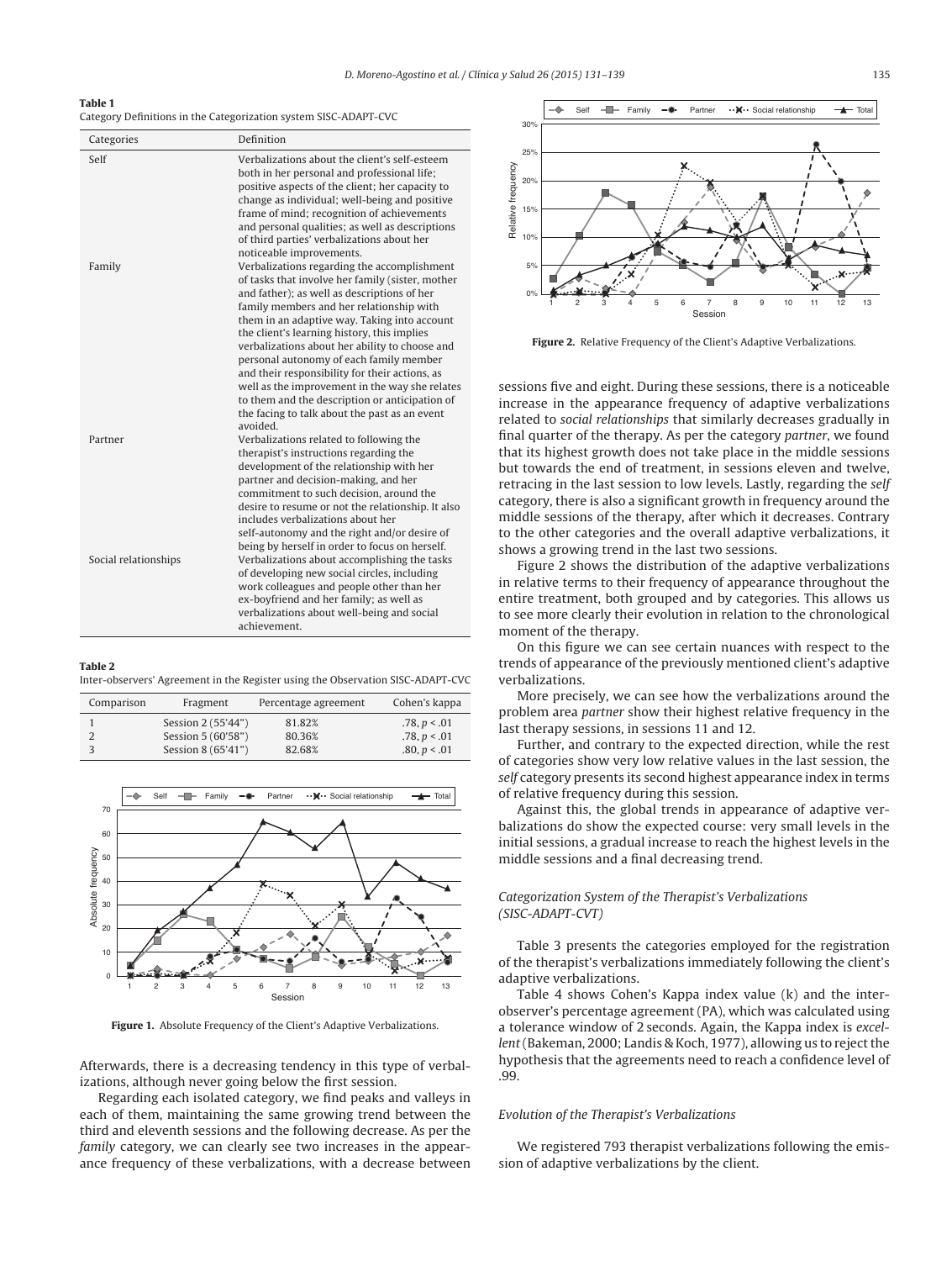#### **Table 3**

Category Definitions in the Categorization System SISC-ADAPT-CVT

| Categories                                | Definition                                                                                                                                                                                                                                                                     |
|-------------------------------------------|--------------------------------------------------------------------------------------------------------------------------------------------------------------------------------------------------------------------------------------------------------------------------------|
| Repeat/complete speech                    | Verbalizations that, following the<br>client's speech, complete, repeat,<br>reformulate or summarize it. In the<br>latter two cases, it refers to allusions to<br>the client's previous speech concluded<br>in an evident way, without any opinion<br>from the therapist.      |
| Express opinion                           | Verbalizations of therapist's opinions<br>and personal or professional points of<br>view about a client's verbalization, as<br>well as recommendations about it.                                                                                                               |
| Congratulate/flatter/highlight<br>change  | Greeting verbalizations by the<br>therapist to the client, as well as<br>references to the improvement of<br>frame of mind or client's skills in<br>relation to previous moments in<br>therapy.                                                                                |
| Show agreement/interest                   | Agreement verbalizations with the<br>immediately preceding client's speech<br>or expressions of interest in it.                                                                                                                                                                |
| Request information                       | Verbalizations that, following the<br>thread of previous discourse or<br>breaking it up, pursue the provision of<br>information by the client.                                                                                                                                 |
| Mention information<br>from other sources | Verbalizations of explicit reference to<br>information acquired through other<br>sources, whether information from<br>interviews in previous sessions, in the<br>same session or with other assessment<br>instruments.                                                         |
| Other                                     | Interruptions, continuing with the<br>previous therapist's speech with no<br>regard to the client's speech, proposing<br>tasks not directly related to what had<br>been immediately said, and any<br>verbalization that can not be included<br>in any of the other categories. |

#### **Table 4**

Inter-observers' Agreement in the Register using the Observation SISC-ADAPT-CVT

| Fragment           | Percentage agreement | Cohen's kappa |
|--------------------|----------------------|---------------|
| Session 2 (55'44") | 88.31%               | .87, p < .01  |

In terms of total frequencies by category, we observed that the most frequent category was Congratulate/flatter/highlight change, more than doubling the appearance of Express opinion, the second most frequent category. At the same time, Express opinion showed a very similar appearance frequency to Request information and Show agreement/interest. The lowest frequency levels were found in categories Repeat/complete speech, Other and lastly, Mention information from other sources.

Figure 3 shows these results in a graphical form, compared to the relative frequency of the set of adaptive verbalizations expressed by the client throughout the entire therapy.

With the goal of exploring the way in which the therapist's verbalizations are distributed in relation to its more or less agreeable character, we grouped the frequency of the categories Repeat/complete speech, Congratulate/flatter/highlight change and Show agreement/interest, given their rather agreeable topography. We also grouped the categories Request information and Express opinion given their variant topography, as they are sometimes considered more agreeable – when immediately linked to the client's speech or when providing technical information that justifies the client's situation, while other times are considered more aversive – when they break the previous speech or call attention to changes in the client's behaviour that are still to be introduced after an adaptive verbalization from the client. Lastly, we grouped the categories



**Figure 3.** Relationship between Frequency of Therapist's Verbalization by Category and Relative Frequency of the Client's Adaptive Verbalizations.



**Figure 4.** Relative Appearance Frequency of Therapist's Verbalizations grouped by Topography.

Mention information from other sources and Other, given their predominantly aversive character, in the sense that the former was registered in situations where the therapist made reference to previously obtained information which contradicted the client's verbalization and the latter was registered when the therapist continued her own speech ignoring the client's verbalization or when she directly interrupted the client.

In order to compare the results of these groupings, we calculated the relative appearance frequencies of the appearances of each group in the overall therapy. A graphical representation of these results is depicted in Figure 4.

As shown, all three groups have a growing trend in the first sessions, but differ in the way they are distributed after the third session: verbalizations with rather agreeable topography are concentrated between sessions 6 and 9 and decrease progressively towards the end of the treatment and surpassing the other two groups in the last session. Variant topography verbalizations are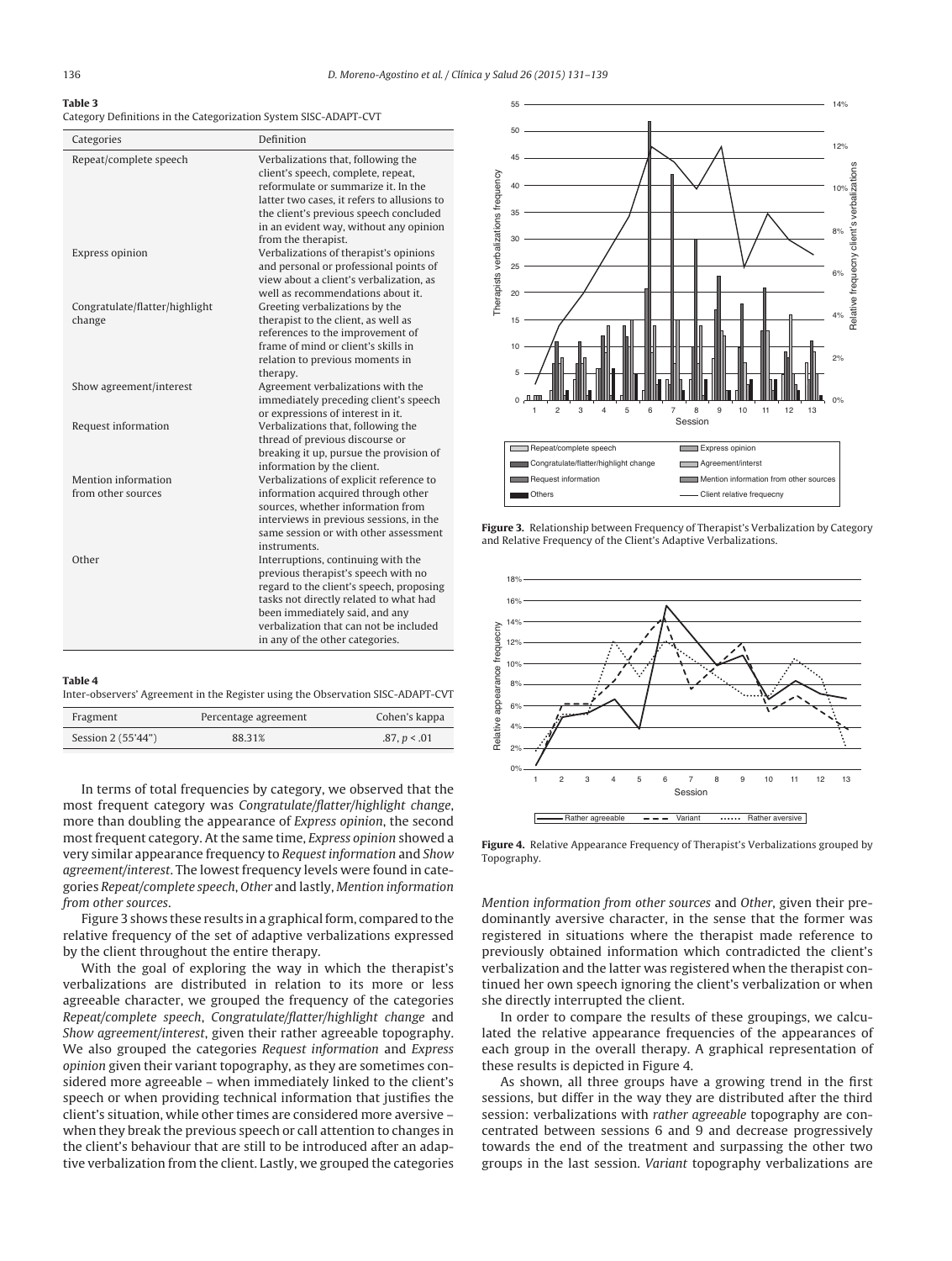concentrated in sessions 5, 6, 8, and 9, with a marked decrease in session 7 and the final sessions. As per those verbalizations with a rather aversive topography, we see significant appearance points in the fourth, sixth, and eleventh sessions, surpassing the other two groups towards the end of the treatment albeit almost disappearing in the last session.

# **Discussion**

As previously indicated, this work is framed inside a broader line of research that aims to explain the learning processes that take place in the therapeutic context linked by the verbal interaction between therapist and client. As such, it constitutes an initial specific approach to the process of verbal reinforcement by the therapist to the client's adaptive verbal behaviour.

It should be pointed out that the conclusions that can be extracted from this study have an intrinsically limited reach, since they are the result of a single case study executed using an observational and descriptive methodology with no experimental manipulation. This prevents us from, among other things, isolating the effect of the therapist's verbalizations on the client's clinical change, and therefore, proposing their reinforcing functionality.

Despite the limitations inherent to this type of study, we consider that some conclusions can be extracted from the analysis of the results obtained. These conclusions are set forth below.

In regard to the client's adaptive verbalizations, these presented, in general, the expected trend throughout the therapeutic process, with virtually null values in the first session, progressively increasing to reach the highest peaks in the treatment's middle sessions, and progressively decreasing to show very low values in the last session.

The practically non-existent adaptive verbalizations in the first session can be explained by the fact that the client, as it frequently happens, comes to therapy in a critical moment of her life, so it is expected for her verbal repertoire to be eminently maladaptive. Moreover, the therapist's clinically relevant activity in this first session is mainly to evaluate, discriminating verbalizations of relevant information about the client's current situation in order to formulate the case (Ruiz-Sancho et al., 2015).

The fact that the client's adaptive verbalizations gradually increase from the second session is in line with the fact that these can start being reinforced by the therapist trough her consequent verbal behaviour. However, as previously indicated, the methodology used does not allow us to isolate this factor's effect from other possible explaining factors.

Regarding the last sessions, it could have been possible to expect that, as a result of the psychological therapy, the client's adaptive verbalizations would show either a lineal increase or an increase and stabilization on high values, but never a final decrease in frequency. This distribution, far from contradicting with the client's clinical improvement, is coherent with the nature of psychological therapy and with the attainment of the therapeutic goals. Firstly, we should take into account the fact that the definition of adaptive verbalization used in this study refers to those client verbalizations that show an approximation – compared to previous moments in therapy – to the therapeutic goals in the different problem areas proposed during the case formulation, i.e., the problem areas how the client perceives herself and how she relates with her family, ex-couple, and others. Therefore, we could expect that, once the therapeutic goals have been achieved and the problems of each area have been solved, the client's speech would progressively move away from these contents, which are no longer so relevant for therapy or for everyday life, and replacing them for new ones void of problematic. What can be observed in the last session is, precisely, the way in which therapist and client maintain an apparently non-transcendental conversation about the latter's possible future if she decides to move abroad to work. This is directly related to the second aspect to be considered: according to the group's previous studies (Ruiz-Sancho et al., 2013; Ruiz-Sancho et al., 2015), we can expect that when the therapist's primary goal is to consolidate already achieved changes, which happens precisely in the last session, she will try to discriminate those client verbalizations which are not directly related to the problem areas of her case formulation but that are, from a broader perspective than the one strictly used in this study, also adaptive.

The frequency of appearance of client's adaptive verbalizations in isolated categories show a more unstable tendency, with peaks and valleys, which could seem incoherent with the general evolution. However, these apparent irregularities also respond to clinical intervention's own natural course, in which diverse aspects of the different problem areas are being differentially influenced throughout the sessions, following a criterion of ease of change, relevance for the client's improvement and others. These aspects, once solved, are left behind in order to continue with the intervention on other therapeutic goals that could be framed in a different problem area, which could explain the peaks and valleys so common in category distributions.

However, there is an anomaly that does deserve specific attention due to the moment it takes place during therapy. The self category is distributed, like others, showing peaks and valleys throughout the therapeutic process. However, one of these peaks takes place precisely on the last session according to absolute and relative frequencies. The explanation for this phenomenon is related, on one hand, with what was previously exposed about the psychologist's actions when her goal is to consolidate achieved changes, and on the other hand, with the category's definition itself, which includes verbalizations of well-being and positive frame of mind, acknowledgement of achievements and personal attributes. In this last session, in which therapist and client talk about the future once the therapy ends, the client makes repeated mentions to her personal developments and well-being in retrospective and to her recently acquired will to focus on herself and enjoy life like she never did before. This verbalizations therefore fulfil, on one hand, the requirements of the categorization of the self category – reason why they get registered – but, on the other hand, are constituted as more global adaptive verbalizations and not related with problem areas already solved by that moment in therapy, which responds to the therapist's consolidation goal.

In regard to therapist's verbal behaviour, we can confirm that the most frequent verbalization after a client's adaptive verbalization is one that congratulates, compliments, or outlines the change. We can expect that, if the therapist gives her client's verbal behaviour the role that recent research is giving back to it (Montaño-Fidalgo, Martinez-Sanchez, Froján-Parga, & Calero-Elvira, 2013), she will remain alert to the occurrence of adaptive verbalizations on her client's part in order to reinforce them. At the expense of a detailed analysis on what can constitute a verbal reinforce for each client, we can expect that the therapist will use those verbalizations that, given their topography, can constitute with greater probability an appetitive stimulus. In this regard, handbooks of Behaviour Modification like Martin and Pear's (2007) present compliments in a prominent place among stimuli to choose from at the moment of reinforcing appropriate behaviour.

The occurrence of the express an opinion category after many adaptive verbalizations could be intended to, precisely, making the client aware of the adaptive features of her own behaviours to the extent that the therapy's goal should not only be the client's improvement but also to give her enough technical knowledge to be able to explain her own behaviour in functional terms (Kohlenberg & Tsai, 1991), in order to have a greater control over herself and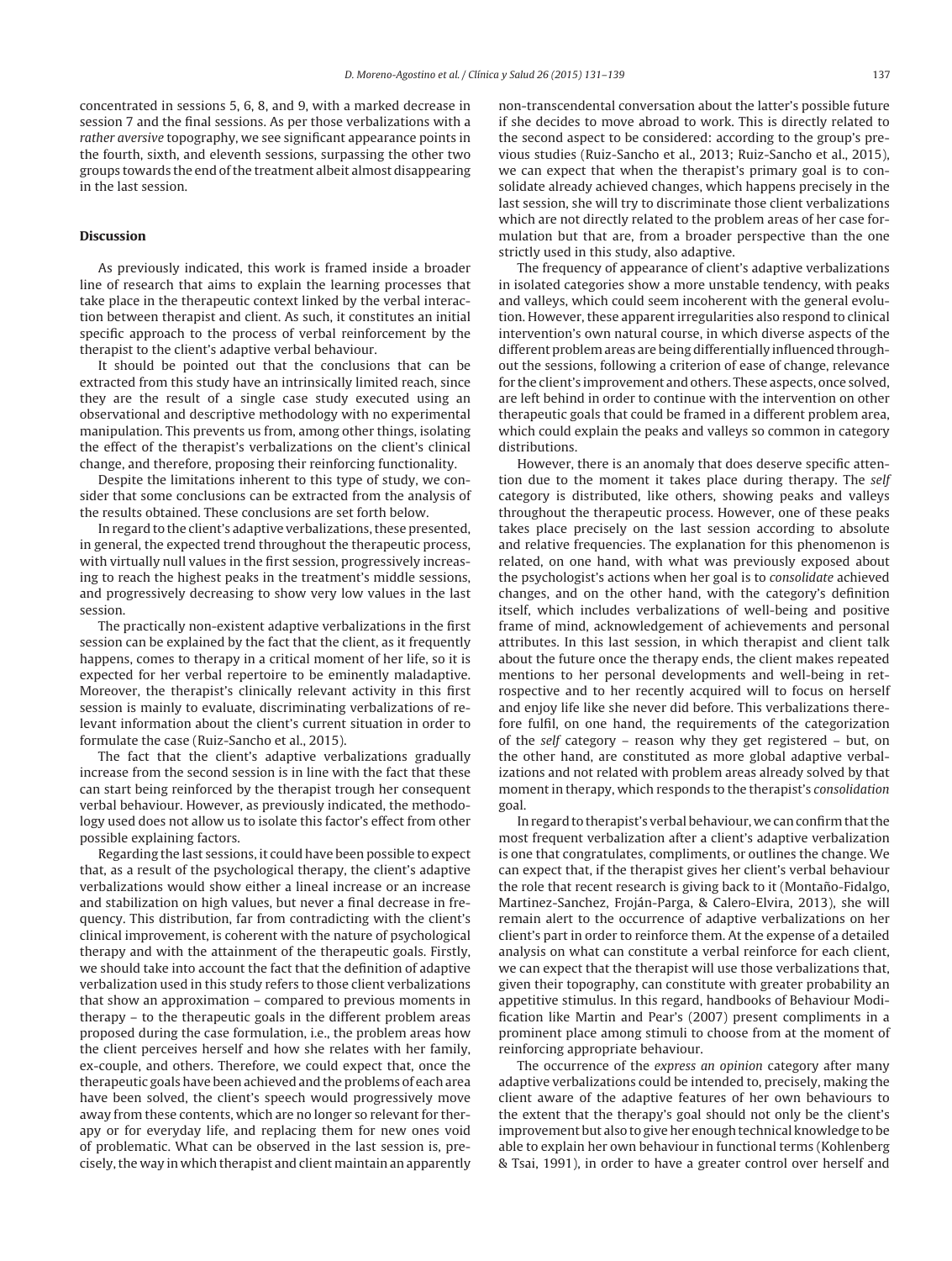prevent future setbacks, what would be, citing the famous Chinese proverb, like teaching to fish instead of giving the fish.

Regarding the many occasions in which the therapist asks for information after a client's adaptive verbalization, it is worth noting that many of these requests target the client's emission of verbalizations that are progressively more adaptive, generally as conclusion to a cognitive restructuring. In the following example, therapist and client maintain a conversation about the discomfort the latter feels for having negative feelings towards her father, who mistreated her as a child: (Therapist) "Do you think that the detachment feeling towards your father is damaging?" – (Client) "No" – (Therapist) "Do you think this is logical?" – (Client) "Yes" – (Therapist) "Do you think it is a product of a situation you experienced?" – (Client) "Yes" – (Therapist) "Good". As can be seen, the therapist discriminates on the client verbalizations which are every time closer to the goal to finally congratulate her once achieving it by applying what could be considered verbal modelling (Froján-Parga & Calero-Elvira, 2011). On the other hand, these information requests can be intended to obtain more details around the client's adaptive verbalization, as it happens when asked about the way in which she conducted a task proposed during the previous session or how she felt doing it.

When grouping the therapist's verbalizations by topography, we found that most of the rather agreeable verbalizations concentrate around the middle sessions, where the largest instances of occurrence of adaptive verbalizations on the client's part are found. On the contrary, the more aversive verbalizations have one of their areas of most appearance towards the end of the treatment, accumulating 20% of their occurrence on sessions 11 and 12. These results could be explained alluding to the phenomenon of satiation of the reinforce (McSweeney, 2004) where, after receiving an elevated number of specific reinforces, their value for the subject would diminish to the point where presenting them would not produce any reinforcement. This, added to the pavlovian character of language (Staats, 1997; Staats & Hammond, 1972) could lead, in case the verbal stimulus is still being presented once its reinforcing value has disappeared, to the extinction of the association between such verbal stimulus and the positive effect it would have previously provoked by classical conditioning. With the intention of avoiding this phenomenon of satiation in the client and, by contrast, favour the resistance to the extinction of her adaptive verbalizations as a whole through their intermittent reinforcement (Martin & Pear, 2007), the therapist would then diminish the frequency of emission of verbalizations of rather agreeable topography, substituting part of these with other types of verbalizations, including those of a rather aversive topography.

In summary, the results of the exploratory analysis of this case study bring up some possible implications for the clinical psychologist in order to conduct a successful intervention. Firstly, the importance of taking into account the relevant role of verbal behaviour in therapy as a means to access the client's problems and as a tool to influence over it in the therapeutic context itself (Kohlenberg, Tsai, & Dougher, 1993). This deviates the attention over the debate about what is more important for the achievement of clinical change, the application of techniques of psychological intervention or the therapeutic relationship. On the contrary, it centres the attention on the fact that both are a result of the verbal interaction between therapist and client, which starts up learning processes that facilitate the achievement of the therapeutic goals (Froján, 2011). Secondly, the pertinence of paying attention to the occurrence of client's verbalizations which describe or anticipate well-being, achievement or the following of the instructions provided, as well as those which explain his/her behaviour and implications in functional terms, in order to introduce agreeable verbalizations in a contingent way with the goal of reinforcing them, in line with what is proposed by the Functional Analytic Psychotherapy (Kohlenberg & Tsai, 1991). Lastly, the relevance of spacing the introduction of verbal reinforces while the therapeutic goals are being achieved, with the double intention of avoiding satiation and promoting resistance to the extinction of adaptive verbalizations as a class of response, as well as creating room for the occurrence of adaptive verbalizations not linked to already solved problem areas.

At this point, it is worth highlighting some of the limitations of this study that would have enriched the results and conclusions. In first place, not having registered the therapist's verbal behaviour previous to the emission of each of her client's adaptive verbalizations. Had this happened, such register would have allowed us to corroborate if, as proposed by both the Analytical Functional Psychotherapy (Kohlenberg & Tsai, 1991) and the same research group in which this line of work is framed (Froján-Parga et al., 2008; Froján-Parga et al., 2011), the therapist does discriminate adaptive verbalizations to the attempt to reinforce them. In second place, although the prosodic component of language was indeed taken into account, the same could not be done regarding the client's non-verbal language. Due to ethical reasons and professional and research deontology, the client's image was not recorded on the videos used to produce registers. For this reason, the therapist's non-verbal language was also discarded, which caused some of the registers of the Others category when she went silent; silence, on the other hand, was charged of meaning. As previously mentioned, given the methodological characteristics of this case study, the conclusions that can be extracted from it are of an exclusively descriptive character. We point towards possible directions of interest for future studies that analyse in a more detailed way and with a methodology that is closer to experimentation the reinforcement phenomena that take place in the clinical context. The present study seems to point out, as expected, that verbalizations referring to the client's progresses in respect to her problem areas are distributed, as a whole, in a shape similar to an inverted U. The same happens with the consequent therapist's verbalizations of a rather agreeable topography, and therefore probably more reinforcing, establishing a close relationship between both at least at an exploratory level. Experimental research will be required, with a larger sample, in order to determine if such relationship is, as it seems, causal, or on the contrary, anecdotic. This will also be required to explore the possible existence of more or less reinforcing verbal repertoires and their possible interaction with the characteristics of both therapist and client.

#### **Conflict of Interest**

The authors of this article declare no conflict of interest.

## **References**

- Baer, R. A., Detrich, R., & Weninger, J. M. (1988). On the functional role of verbalization in correspondence training procedures. Journal of Applied Behavior Analysis, 21, 345–356.
- Bakeman, R. (2000). Behavioural observation and coding. In H. T. Reis, & C. M. Judd (Eds.), Handbook of research methods in social and personality psychology (pp. 138–159). Cambridge: Cambridge University Press.
- Barnes-Holmes, D., Barnes-Holmes, Y., & Cullinan, V. (2000). Relational frame theory and Skinner's Verbal Behavior: A possible synthesis. The Behavior Analyst, 23, 69–84.
- Barnes-Holmes, D., Hayes, S. C., & Roche, B. (2001). The (not so) strange death of stimulus equivalence. European Journal of Behavior Analysis, 2, 35–42.
- Froján, M. X. (2011). ¿Por qué funcionan los tratamientos psicológicos? Clínica y Salud, 22, 201–204.
- Froján-Parga, M. X., & Calero-Elvira, A. (2011). Guía para el uso de la reestructuración cognitiva como un procedimiento de moldeamiento. Psicología conductual, 19, 659–682.
- Froján Parga, M. X., Galván Domínguez, N., Izquierdo Alfaro, I., Ruiz Sancho, E. M., & Marchena Giráldez, C. (2013). Análisis de las verbalizaciones desadaptativas del cliente y su relación con las verbalizaciones punitivas del terapeuta: un estudio de caso. Análisis y modificación de conducta, 39(159), 25–38.